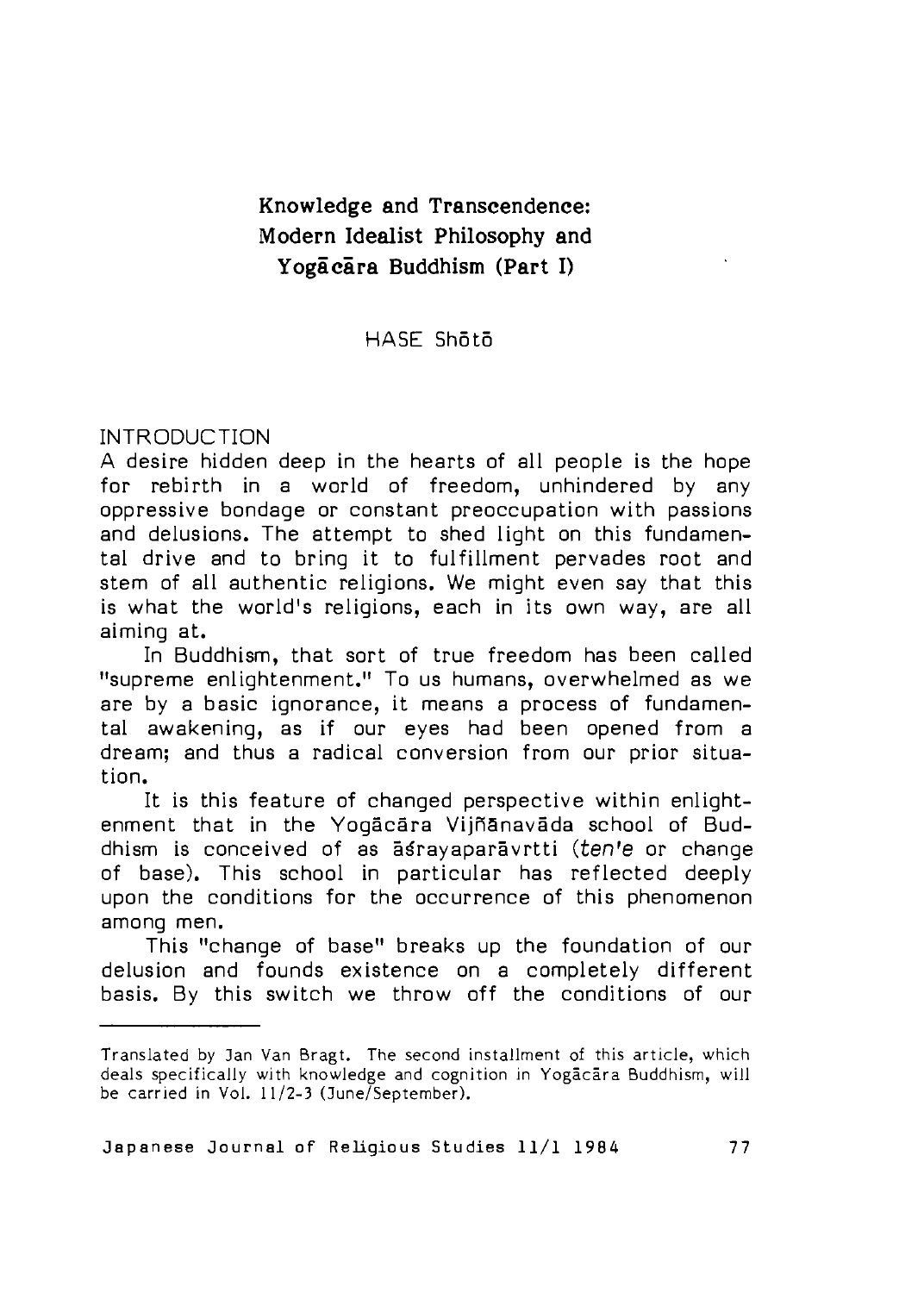previous existence and are "reborn" into a purified existence. YogScSra thought conceives of this occurrence as related to the state of our cognitive consciousness. More concretely, this change of base means the rebirth of our soiled and muddled everyday experiential knowledge into a pure supramundane kind of knowledge. Enlightenment is none other than the pure supramundane knowledge gained through this process. If we provisionally allow ourselves to call the attaining of enlightenment "transcendence," we may say that the distinctive character of Buddhist Yogacara thought lies in the fact that it treats the problem of transcendence as the problem of the conditions and state of our cognition.

How did this problem develop and come to be understood in this way in Yogacara thought? And what are its characteristics? As a clue to this elucidation, let us consider the problem of cognition within Western idealist philosophy. This is particularly appropriate because idealist philosophy in the West also recognizes a deep interrelationship between the problems of transcendence and of cognition. We are not saying, of course, that both traditions proceed in identical directions or even in a similar fashion in their respective pursuits of this problem, for it is rather clear that they proceed in fundamentally different directions. I submit that Yogacara thought takes its departure from a questioning of a background of cognition that still remains unrevealed in modern idealist philosophy, and thus has found a way out of the blind alley Western idealism leads into.

Nor am I saying that Yogacara thought is the only philosophy that can uncover and solve the problematic points of every idealist philosophy. The abstractions and opacity inherent in idealism have been well pointed out and ways of overcoming them have been sought—by existential phenomenology, particularly by the latest hermeneutic philosophies (cf. Ricoeur 1970, pp, 42-47). It is, moreover, clear that the problem of "knowledge and transcendence" has largely dominated the roots of philosophical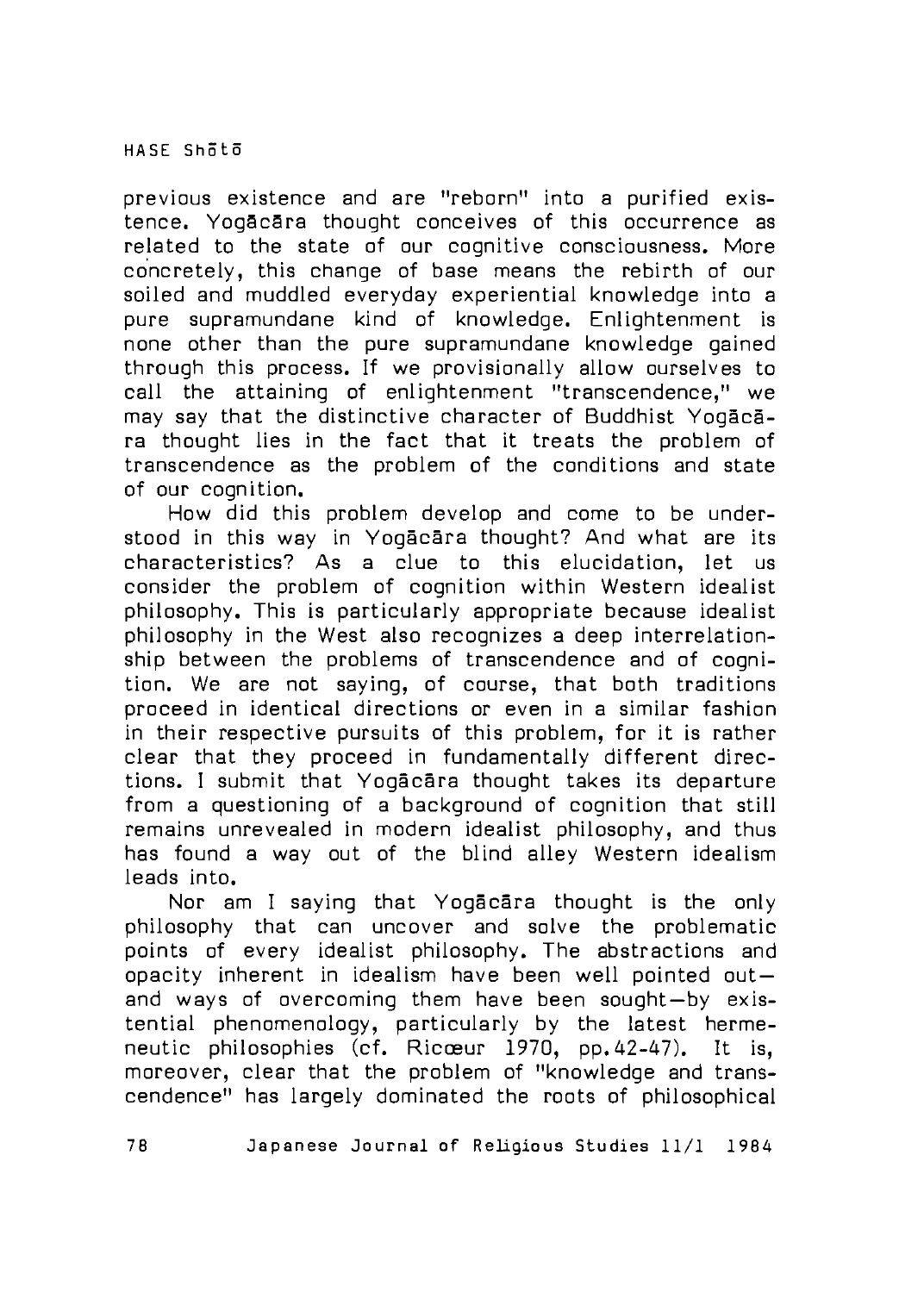thought in the West under the guise of the problem of "religion and philosophy."

So, we need not dwell any longer on the point that there exist ways to go beyond idealism even within traditional Western thought. On the other hand, however, I consider it especially meaningful to cause confrontations between trains of thought found in different traditions and going in different directions. It is rather like trying to understand the internal structure of a particular object by delivering a blow to it from the outside. In this case there must at least be some kind of resonance or response to the blow. Similarly in our case, it must be sufficient to consider only the points of resonance in the confrontation between Western idealism and Buddhist Yogacara thought, namely the problem of cognition. There is no need to go beyond this and to trace all the intricacies of similarity and difference between the two. We may see how the issue develops in completely different directions in spite of the fact that each treats the same central problem of cognition. By pursuing the root of that difference, we may also be able to illuminate the special features of each of these philosophies. The most important outcome of this research might be, rather than a critique of Western idealism, the opening of our eyes to new possibilities within Yogacara Buddhist thought.

WESTERN IDEALISM<br>The problem of cognition in idealist philosophy. The problem of cognition has a primary position in modern idealist philosophy. One might be inclined to argue that this central position is rather occupied by questions of a metaphysical nature. It was certainly so for Descartes. But for Kant, the primary mission of philosophy was not so much the establishment of metaphysics, but rather a renewed inquiry into the roots of metaphysics. However, whether modern Western philosophy saw its ultimate mission to be that of establishing metaphysics (as with Descartes) or that of denying metaphysics (as with Kant), we can agree that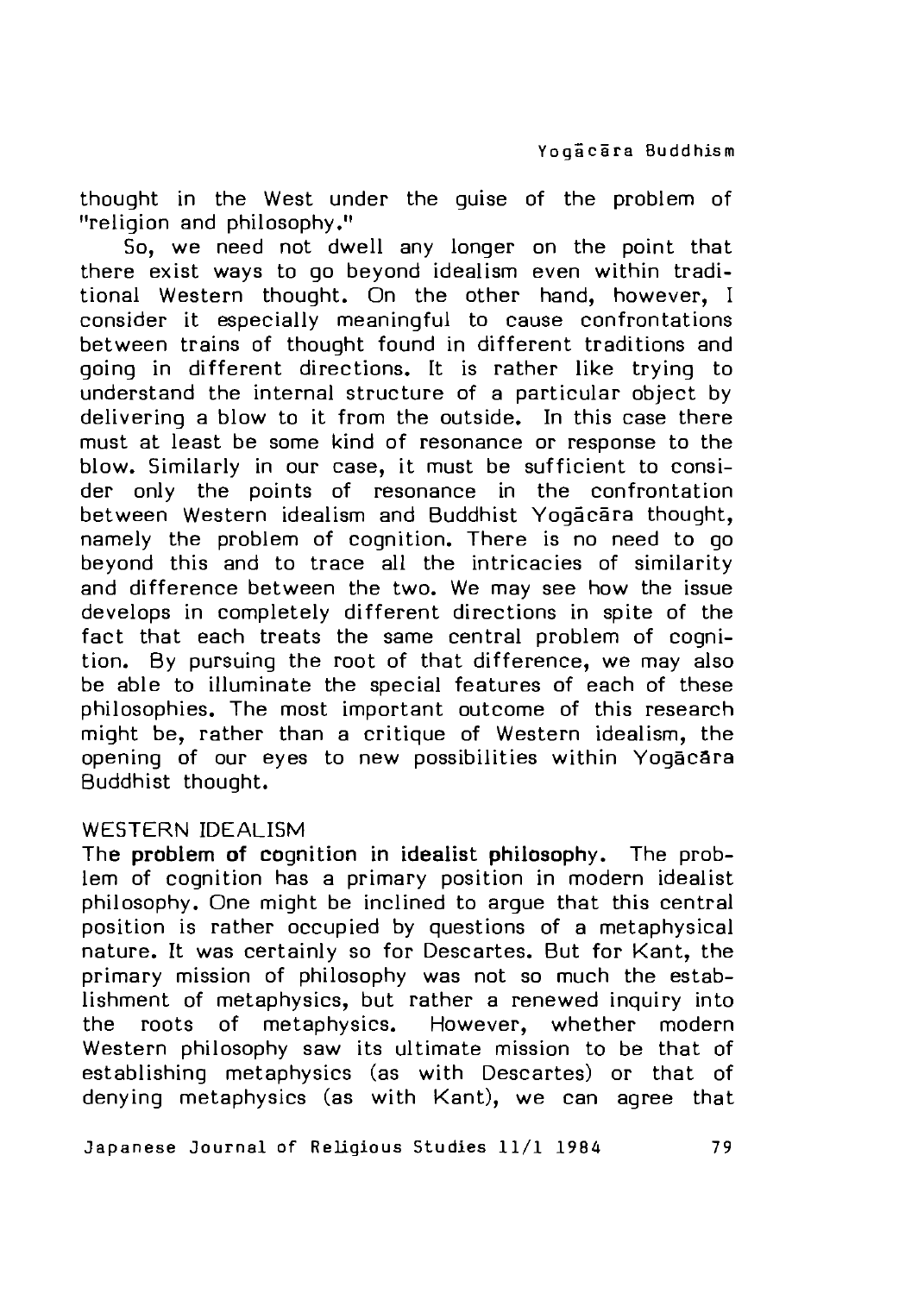these attempts were always made with a deep concern for the issues of the problem of cognition.

This is partly due to the fact that modern philosophy takes as its starting point an attempt to ground itself in absolute certainty. Indeed, the fundamental driving force behind modern Western philosophy is the desire to establish the various kinds of knowledge on reliable and definite bases, and the aspiration of beginning philosophy from an apodictic ground.

When Descartes started his philosophical career, the first philosophies he encountered were the Scholastic philosophies of his time. To Descartes, those philosophies appeared to be founded upon the uncertain grounds of mere probability and authority. At that point Descartes decided that it was the duty of philosophy to establish an unshakable basis for metaphysics and to make this the foundation of every area of scholarly inquiry. In seeking this basis of unconditional certainty for all of knowledge, he held in doubt the certainty of all things in the world. But there is no need here to recount the sequel: how by going beyond the "demon who deceives me" he at last arrived at the simple activity of the thinking self.

Thus, for Descartes, the problem of cognition is a problem of self-cognition even before it is a problem of the cognition of things or objects in the world. The truth or falsehood of judgments and cognitions about things in the world does not originate in those things in themselves, but in the truth or error of the self-consciousness which is cognizing these things. Thus the problem is not one of the objectivity of the objects of knowledge, but rather of the "self-decision of the judging subject" (Hosoya 1981, pp.116 f). When we affirm or deny a thing without having clear and distinct ideas about it, "even if our judgment is in accord with truth, that correspondence is no more than happenstance, and is still 'mistaken' in the sense that we have employed our free will unreasonably (beyond the realm of verifiability) in making this decision" (Descartes, *Meditations m iaphysiques* 4).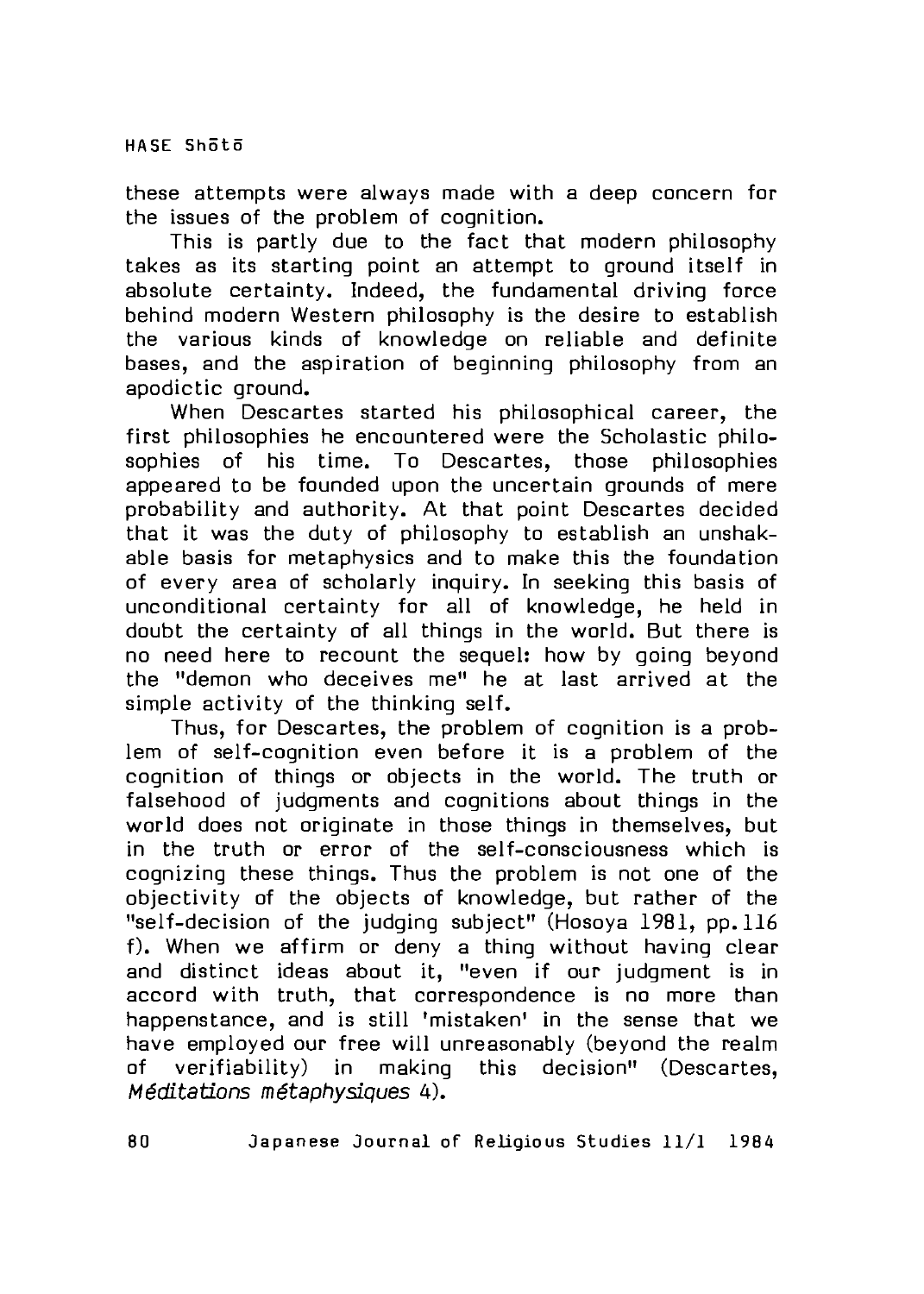Thus, the critical factor here is the self-awareness of the will of the subject in judging—in other words, that it be always conscious of itself as the subject making judgments. In this sense, the consciousness of the self which makes judgments lies at the base of all knowledge and all fields of science. Thus, the ultimate completion of all knowledge and science consists in returning to this selfconsciousness, which lies at the basis of all knowledge and science.

Kant had similarly recognized that we must see the working of the self as cognizing subject at the basis of all objective knowledge and of all cognition of objects. The cognition of objects can establish itself only when backed by the working of the cognizing subject. Therein lies, however, a nuance of difference from Descartes' views. Descartes and Kant differ in their understanding of the working of the cognizing and judging self in its founding of all experiential knowledge.

In Descartes' view, the working of the self is not only the basis of all experiential knowledge, but can itself be the object of direct awareness; whereas for Kant that direct knowledge becomes a problem. The difference in their approaches becomes evident in their different conceptions of the relationschip of the sciences to metaphysics. Descartes took metaphysics to be the definite ground for all other fields of study, and in that regard he chose as models of certain study the fields of natural science, especially those of algebra and geometry. In this relationship, metaphysics provides the basis for the sciences and indeed envelops them. Research in natural science is inextricably tied up with and pushed ahead by the study of metaphysics; and to pursue the way of metaphysics is also to promote the advance of natural science.

By Kant's time, however, natural science had already established itself as an independent and certain discipline. and the intimate relationship between natural science and metaphysics had broken down. It was no longer the duty of philosophy to stimulate natural research or to ground it in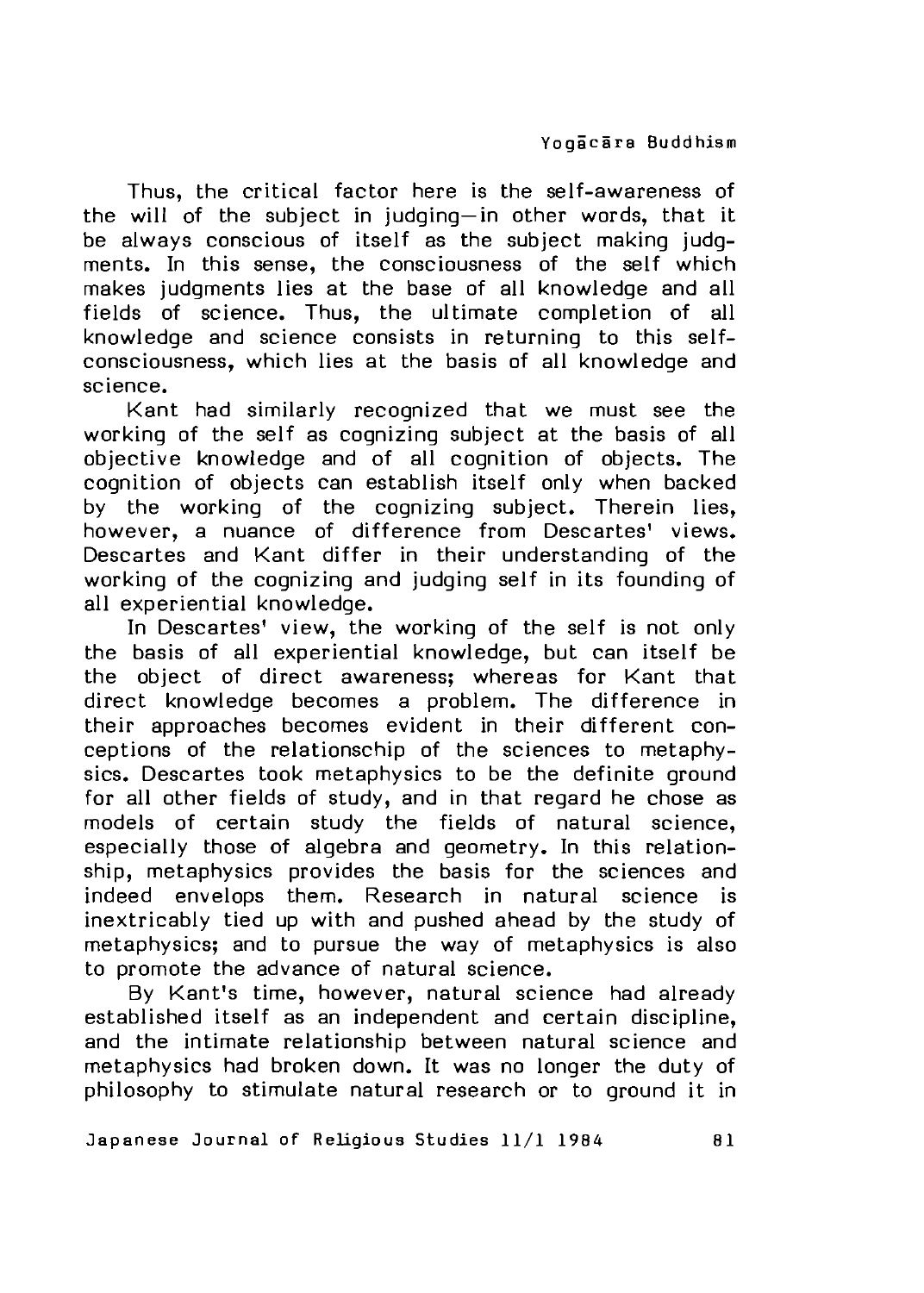absolute metaphysical principles, as in Descartes' view; rather, natural science had crowded out philosophy's role to stand high above all natural sciences and to prescribe the directions of their knowledge. By now philosophy acknowledged the knowledge of the natural sciences as already established fact, and tried to shed light on the grounds whereon such objective knowledge could be established. In other words, philosophy was in part attempting to find the foundation of the natural sciences.

We might say that, from Descartes to Kant, the relationship of natural science and metaphysics had been turned upside down. Descartes' point of departure was no longer so for Kant. In Descartes' view, once metaphysical principles had been firmly established, thereafter natural science could be based upon this foundation. For Kant, however, metaphysical principles could no longer be such axiomatic precedents of all other disciplines. Rather, "objective" knowledge of the world, such as that of daily experience and of the natural sciences, was first taken as given, and the problem of metaphysical knowledge later presented itself within the context of the question of finding a way to clarify the foundations of that experiential knowledge. For Kant, metaphysical knowledge was no longer an already given starting point, but had become a goal to reach. As was said before, while Descartes felt that the working of self-consciousness could be directly apprehended. Kant thought rather that the self was something that had to be thought or posited behind the facts of experience. The subject which is the basis of knowledge was for Kant not an "intuited self" but a "transcendental self."

Thus the mission of philosophy evolved from directly intending metaphysics towards the more modest one of grounding objective knowledge. In this limitation of its role, the point of departure and basis of philosophy (that is, certainty) seems to have become ambiguous. But the truth is actually the opposite: the attribution to philosophy of this modest role was rather born from the desire of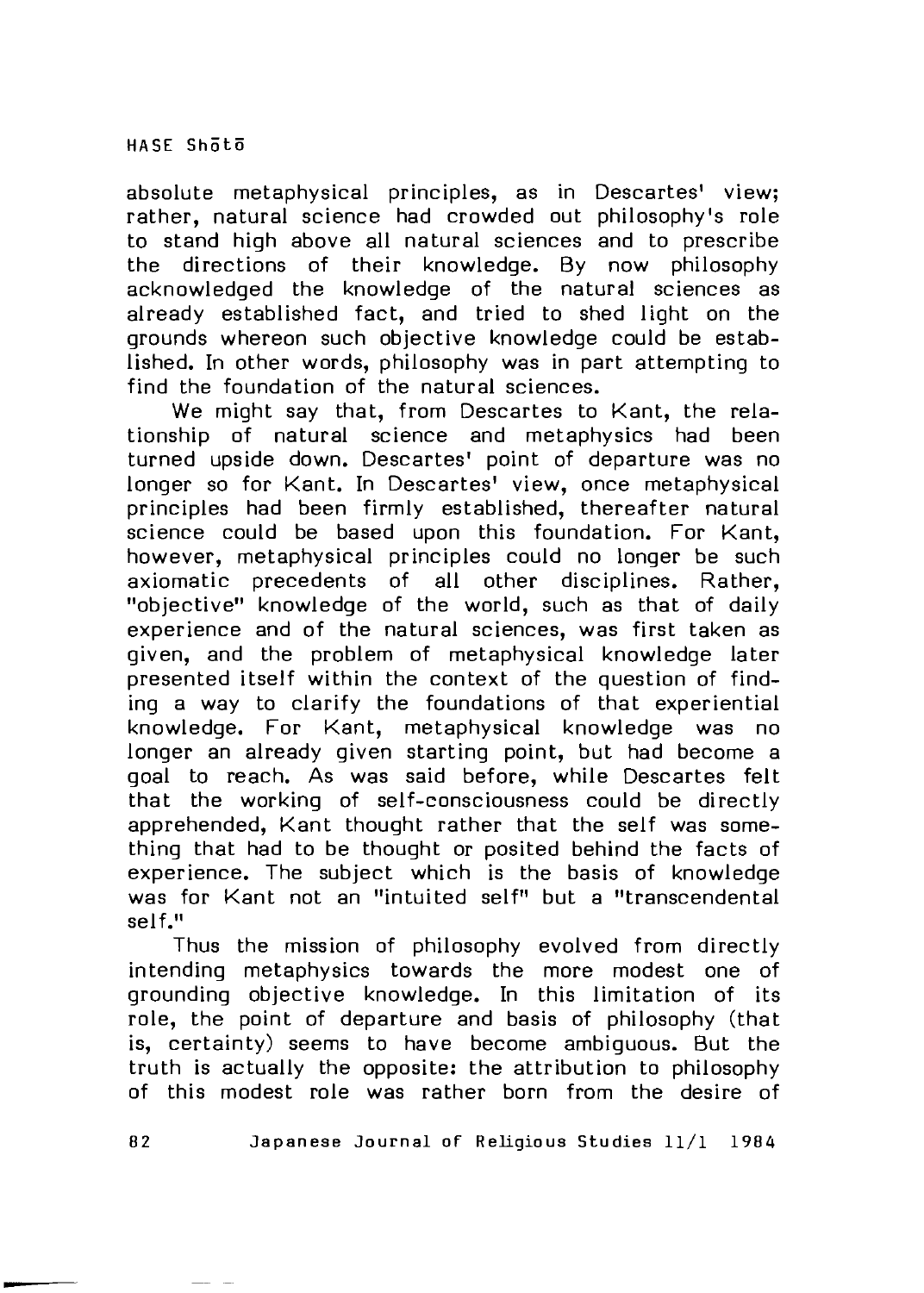greater certainty; it takes its origin in the mature desire to avoid falling into the midst of dreams, fancies, and blind illusion.

Kant recognized the possibility of founding a new metaphysics on a Transcendental Self that constitutes the basis of objective knowledge. He thought, however, that we must despair of aiming for the realization of that possibility in the domain of theoretical or speculative reason. He felt that the road to a new metaphysics had to be sought in the domain of practical reason, specifically through the mediation of moral experience,because theory and speculation were thought to work validly only for experiential knowledge that takes as its subject matter the data of sense intuition. But in the Transcendental Self, taken to be the basis for all such experiential knowledge, there can be no such content.

Therefore, even if theoretical considerations lead us to seek to apprehend this kind of a Transcendental Self, such an apprehension can be at best a probabilistic one. But because we must posit the Transcendental Self at the base of all experiential knowledge, we cannot avoid the necessity to apprehend it even in the theoretical dimension. If we would try to fulfill this demand in the theoretical  $dimension-somethinq$  Kant despaired of that attempt would likely express itself in a "Transcendental Reflection" going back to the ground of experiential knowledge. It would result in a "Wissenschaftslehre" which sheds light on the knowledge at the base of experiential knowledge. "Wissenschaftslehre" breaks through the limitations Kant had imposed on theoretical reason in recognizing for it only experiential and "objective" knowledge, and opens up by a recognition, within theoretical reason, of the possibility of a knowledge that transcends experiential knowledge. Thereupon stands the tradition of reflective philosophy that pervades all post-Kantian idealism. "Wissenschaftslehre" appears as a science which clarifies a knowledge at the root of all knowledge, a "knowledge of knowledge." It is the road taken by Fichte for one.

**J a p a n e s e J o u r n a l o f R e l i g i o u s S tu di e s 11/1 1984 83**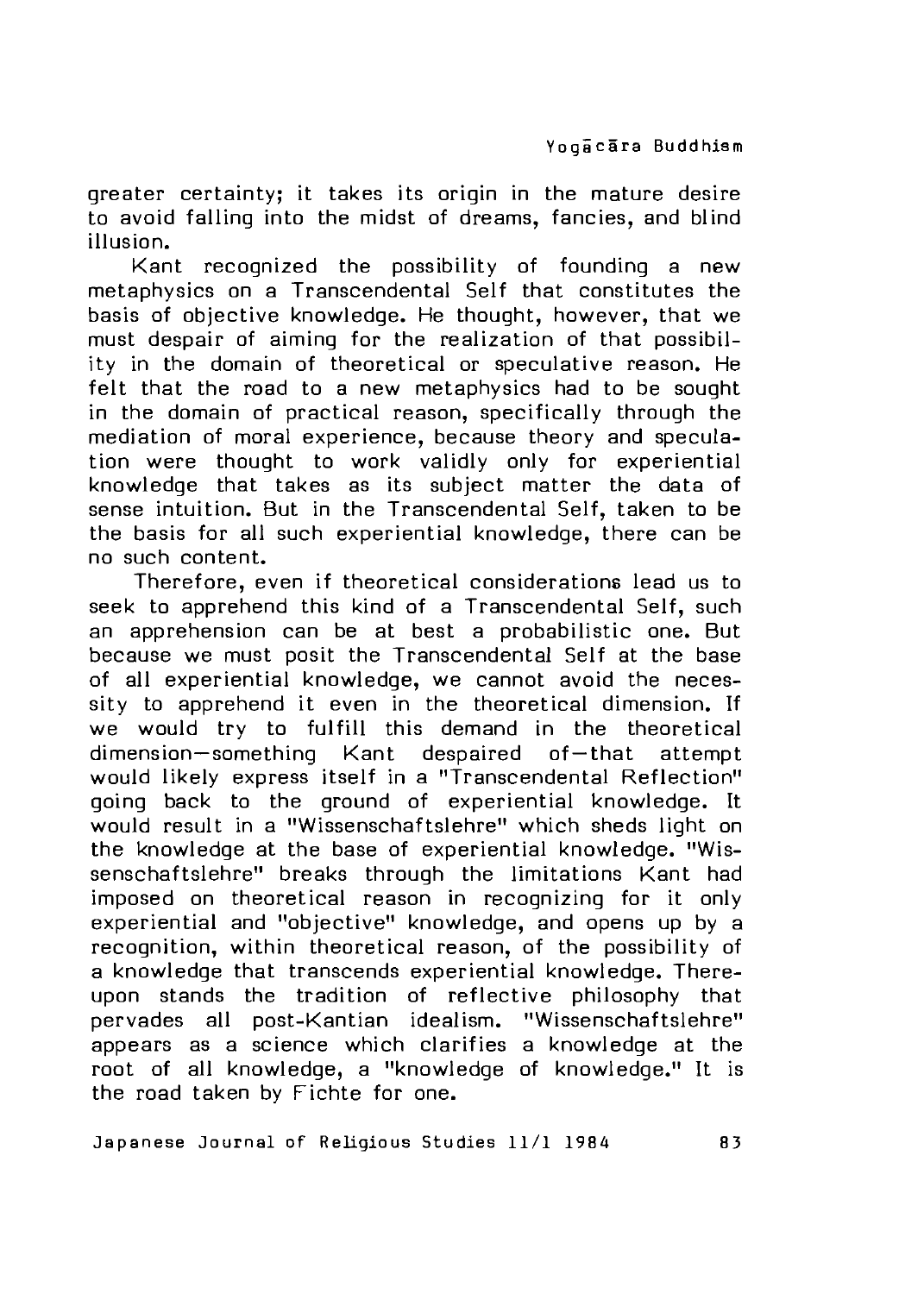It is thus clear that the problem of cognition occupies a central position in modern Western idealist philosophy, due to the fact that modern philosophy has above all else pursued absolute certainty. That demand for certainty, however, is not merely a scholastic, theoretical concern, but rather is essentially connected with a practical preoccupation, namely the concern w ith transcendence. To trace back to the roots of experiential knowledge, to close in on the "knowledge of knowledge" that grounds all experiential knowledge, means for the self to escape from the muddied and confused knowledge of the world of emotion and experience, and to emerge in a world of transparent and unified knowledge, a pure and free intelligible world.

Idealist philosophy in Europe after Kant develops a variety of different forms, so naturally we cannot grasp them all in a single stroke. But if we consider them together as "philosophy of reflection," we may identify the common intentionality running through them all: While abiding in experiential knowledge, to rise above it by opening up a dimension of transcendental and intelligible wisdom from out of its depths; and to understand that the original and ultim ate ground of the self takes its roots in such a dimension of knowledge. In this way, the problem of cognition delves into and ties together the requirements of science and of transcendence or enlightenment-this is the pathos of modern idealist philosophies.

There is yet another peculiarity connected to the fact that the problem of cognition has taken a position of primary importance in modern idealism. That is, man here is grasped as "consciousness" or "a thing that knows." Man is no longer viewed in terms of "substance" but in terms of "subjectivity" and action. Consciousness is above all, first and foremost, "that which knows," and not "that which is known." If consciousness were primarily a thing known, it would degenerate into a single, passive entity, deprived of the activity and subjectivity peculiar to consciousness. Consciousness is, indeed, always threatened by the possibility of being viewed in such a way-a danger that becomes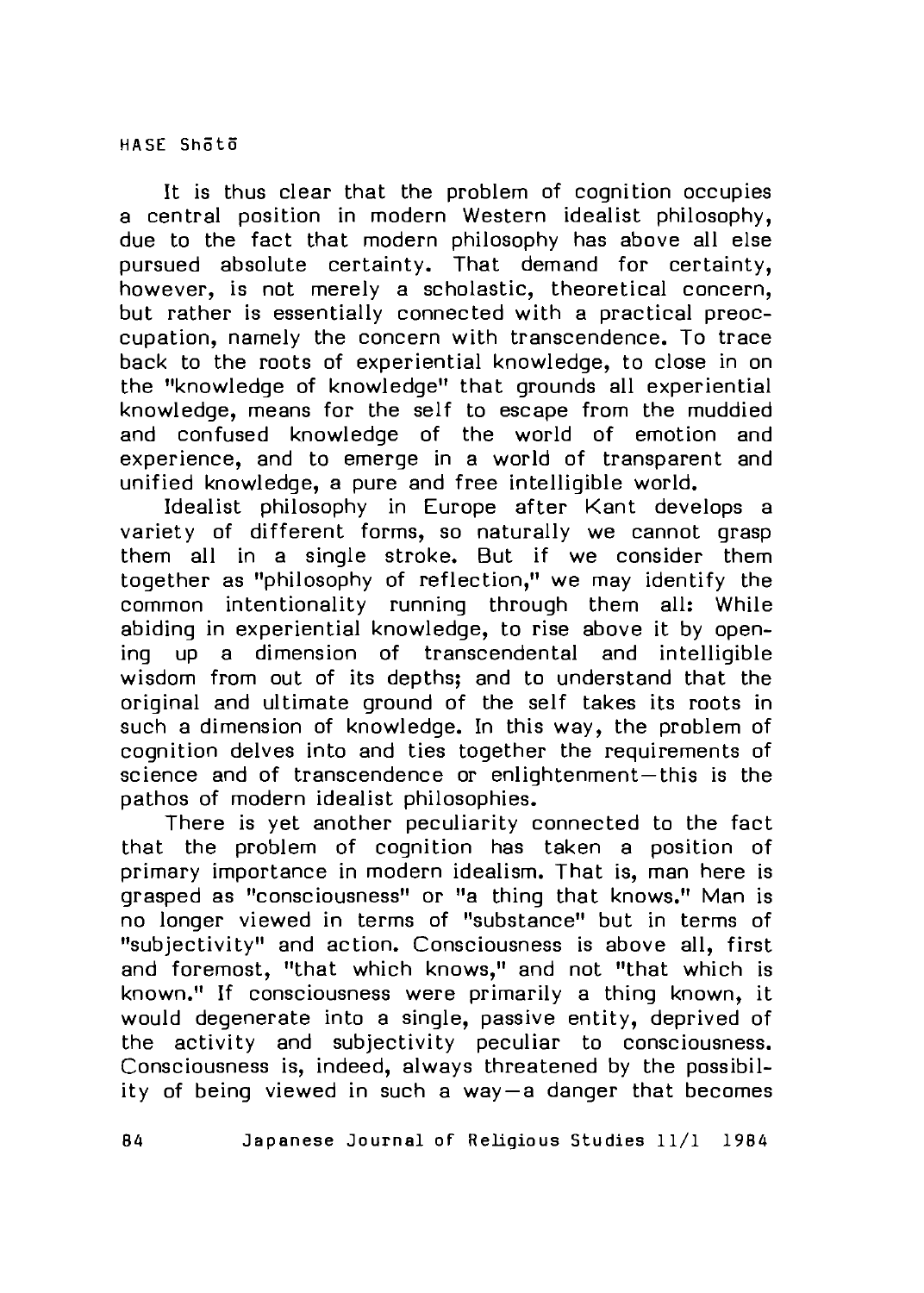inevitable when consciousness becomes object of reflection. However, in that case we are already dealing with "the consciousness of which we are conscious,1' and no longer with the earliest and original "cognizing consciousness." The thoroughgoing pursuit of consciousness in this subjective direction is the project of transcendental reflection.

A clear form of this sort of transcendental reflection may be observed in France, for example in Jules Lachelier. Let us look briefly at the role of transcendental reflection in the thought processes of Lachelier's *Psychology and metaphysics* (Lachelier 1960, pp. 57-96). Lachelier has been called the Kant of France, but he pursued Kant's problem of the transcendental ego in precisely the direction in which Fichte expanded his "Wissenschaftslehre."

According to Lachelier, consciousness shows two aspects simultaneously: one whereby it may be observed as an object, and another wherein it works as a subject. The objective aspect of consciousness is that which is studied in the field of psychology. But that which is doing the observing and studying in psychology is itself also consciousness, this time as the subject that does the observing and studying. To reflect on consciousness itself as on "that which knows," i.e. in the subjective direction, is the task of metaphysics, according to Lachelier.

Lachelier suggests that we call the immediate state of consciousness as subject "sensible consciousness1' *{con*science sensible). In effect, we live this sensible consciousness as sensations and emotions; therein we are one with our bodies, and through our bodies we put down roots into nature and the physical world. But this sensible consciousness is not the real subject. For there is a "consciousness of consciousness" which sheds light on the contents of sensible consciousness, affirms or denies them, and must be considered to be independent from and superior to sensible consciousness. This is the true subject as knowing agent and can be called "intellectual consciousness" *{conscience intellectuelle).* This intellectual consciousness does not exist utterly apart from sensible consciousness; it is con-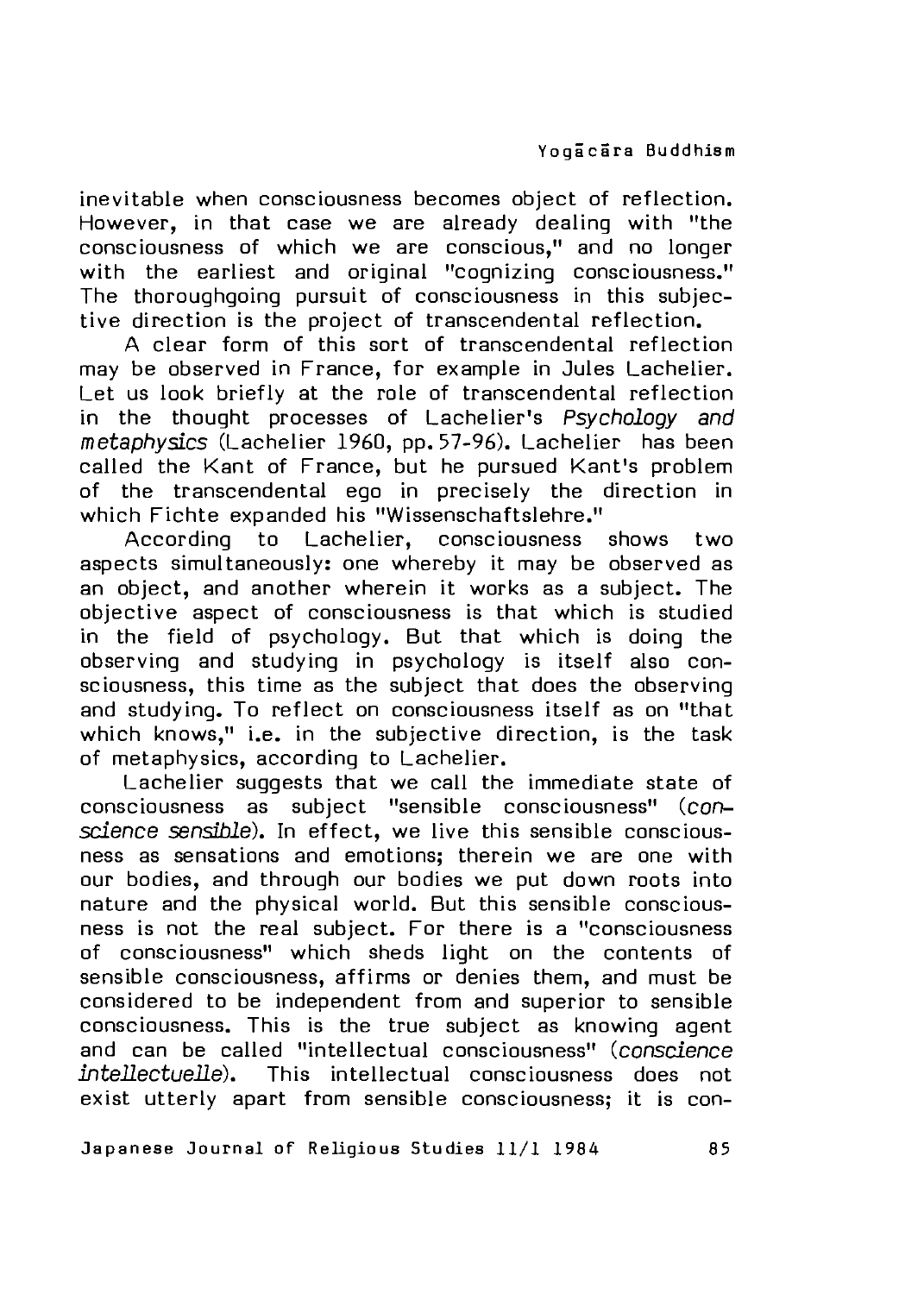nected with it, but since it is deeper than and sheds light on sensible consciousness, it must be a different sort of entity. In this intellectual consciousness, we can escape from the subjective world of sensible consciousness and enter the truly objective realm. As an example, the emotion of sorrow I feel is a subjective impression peculiar to myself, but my knowledge of my sorrow is no longer a feeling of sorrow, it is no longer subjective. In my knowledge of it, I go beyond the bounds of the subjective emotion.

Thus, at the bottom of our emotional consciousness there is concealed a dimension of objective knowledge which transcends the subjective sphere from within. In this intellectual consciousness, we strip off the opacity and density of sensible consciousness and enter the realm of clear and pure knowledge. Because this is the ultimate ground of the self, it is the place where we become true subjects and can achieve true "self-affirmation." Lachelier refers to the reflection which opens up this dimension of knowledge like a wellspring of light in the depths of consciousness by the term, "direct reflection."

Lachelier further interprets this dimension of consciousness, revealed by direct reflection, as "freedom." This is because all other things are given against this ultimate background and illum inated by it, but the background or base itself is neither given nor illuminated by any other thing. If we were to demand that there be yet something else on which to ground intellectual consciousness, we might again ask for the illuminating ground of that something else, and so fall into an infinite regress of reflection. Accordingly, we must treat intellectual consciousness as neither given nor illuminated by any further entity, but accept it as the " $X$ " or basis. We must then conclude that its basis is "nothing" (Lachelier 1960, pp. 55 and 87). This means that intellectual consciousness is the idea that produces itself out of nothing, the pure activity of self-position and self-affirmation. The self as subject is one with the idea thus born from nothingness.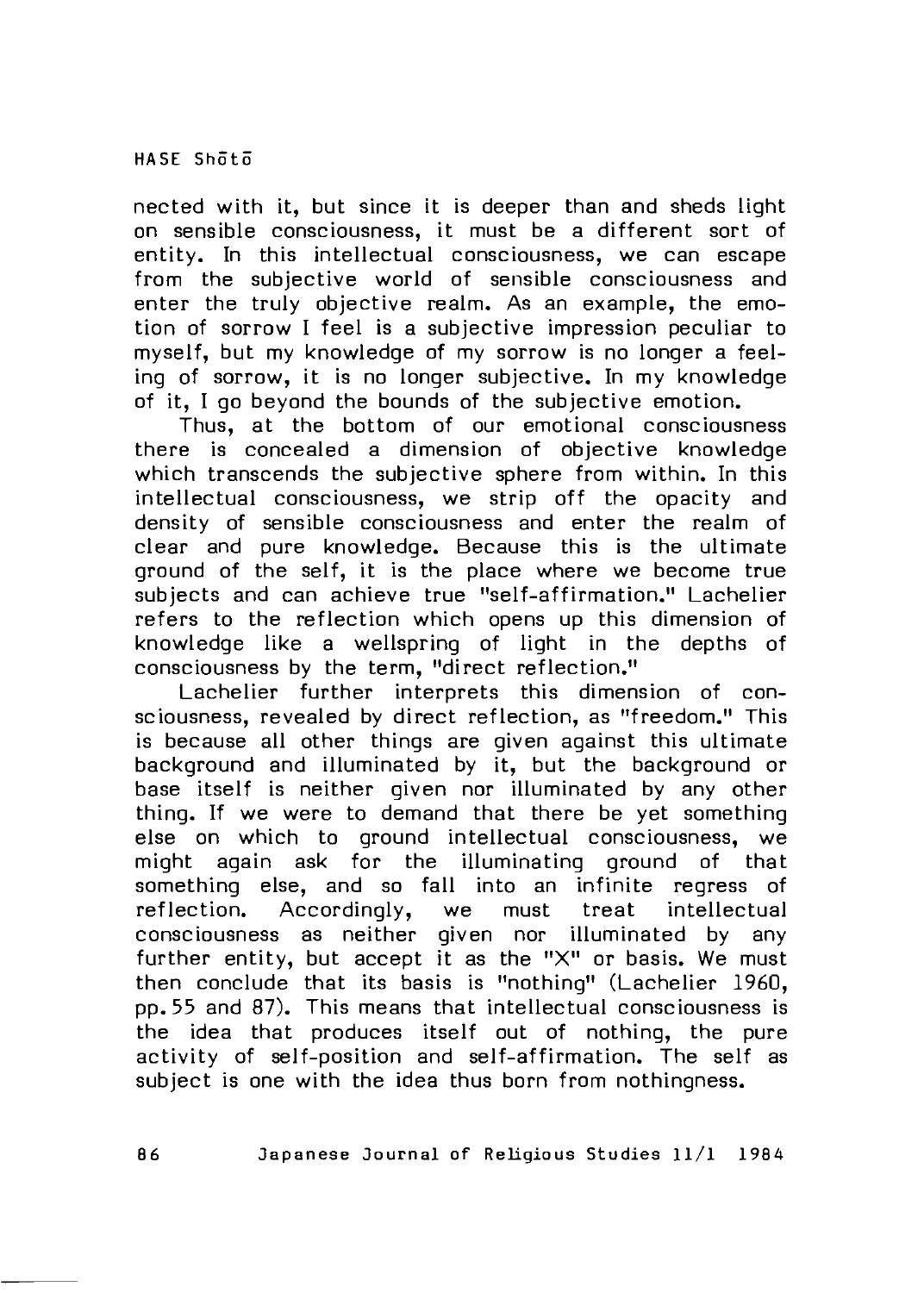Consciousness and its hidden background. At this point, however, we must ask: Can we really build an understanding of the true self upon this kind of transcendental reflection that traces back to the basis of knowledge, or upon Lachelier's direct reflection, which aims at the understanding of "the knowledge of knowledge"? To phrase our question differently, can a real transcendence be realized within a merely ideational grasp of the self? The attempt of the transcendental reflection to shed light on the roots of knowledge is accomplished as a "science," but, as we said before, within the intentionality of science there is included at the same time a demand for transcendence. Here the question arises anew whether modern idealist philosophy, as a scholastic endeavor that tries to shed light on the roots of knowledge, adequately includes such concerns as "care for the heart" or the "demand for wholeness" which we find in philosophy in its original sense of "love of wisdom."

This grave doubt surrounds the basic intentionality running through all modern idealist philosophy. Historically this became apparent after Hegel's attempts to push idealism to its ultimate limits. As has been strongly emphasized by realist and existential philosophy after Hegel, the self grasped in idealist philosophy was at best no more than an abstract shadow of the self, and not the really existent self. However, to maintain that the idealist conception of the self as an *Idee* is still an abstraction is not to say that this self is isolated from, or hypostasized outside of, reality. The self as idea is strictly grasped at one with actual consciousness, as the highest level of existence deep within it. Hence the reflection which delves down to that idea is itself accomplished as a "science."

In Hegel, reflection moves from transcendental to dialectical reflection. This too is but a suggestive attempt to incline reflection more realistically, to deepen its participation in reality. Hegel's famous phrase, "substance is subject" (Hegel 1967, p.80), does not mean that the subject is grasped as a contentless abstraction apart from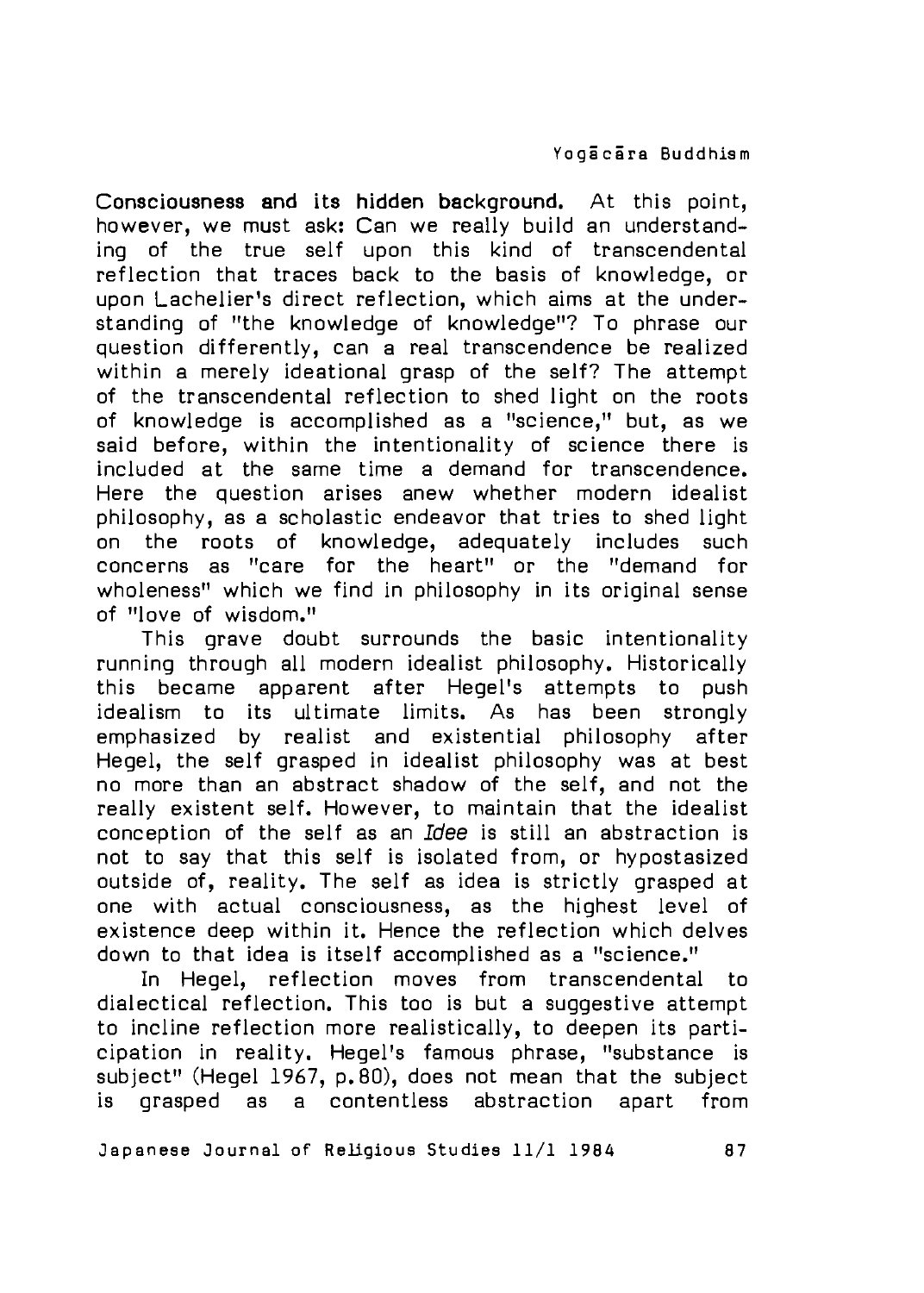#### **HASE Sh5to**

substance but, on the contrary, that an attempt is being made to grasp the subject from within the very substance, as the self-awareness of the most inner interior of the substance. This inclination toward concretization is perhaps best expressed by the words, "What is rational is actual and what is actual is rational" (Hegel 1953, p. 10). The ideal does not exist outside of the real, but rather is a self-denving objectification of itself within the real. This sort of ideal which objectifies itself within the real becomes conscious of itself and grasps itself within the real. And the process whereby the ideal gradually grasps itse lf and becomes aware of itself within the real, is precisely dialectical reflection or the activity of "speculation."

According to Hegel, the level at which the ideal has arrived at self-realization is the level of Absolute Spirit, of which one expression is religion. In religion, however, the Absolute Spirit is as yet buried in the content of religion and does not yet attain to its own true self-realization. It is the duty of philosophy to bring to clear light and to foster that self-realization which is still imperfect in religion. Thus it is in philosophy that the ideal clearly cognizes itself and reaches down to its own basis; it is there that substance becomes subject. From this viewpoint, the difference between transcendental and dialectical reflection is that transcendental reflection is primarily concerned w ith the dimension of intellectual consciousness found at the bottom of individual consciousness, while dialectical reflection has the broader domain of seeking intellectual consciousness underlying society, culture, and history. But they both attempt to break through the shell of the real and the sensible to grasp the ideal hidden at their base; their common aim is to comprehend the true standpoint of the self in this realm of the ideal.

In what sense, then, can the self as a reflectively apprehended idea still be called abstract? It is an abstraction in that in our being heightened to an intelligible self, opening up at the base of the experiential and sensible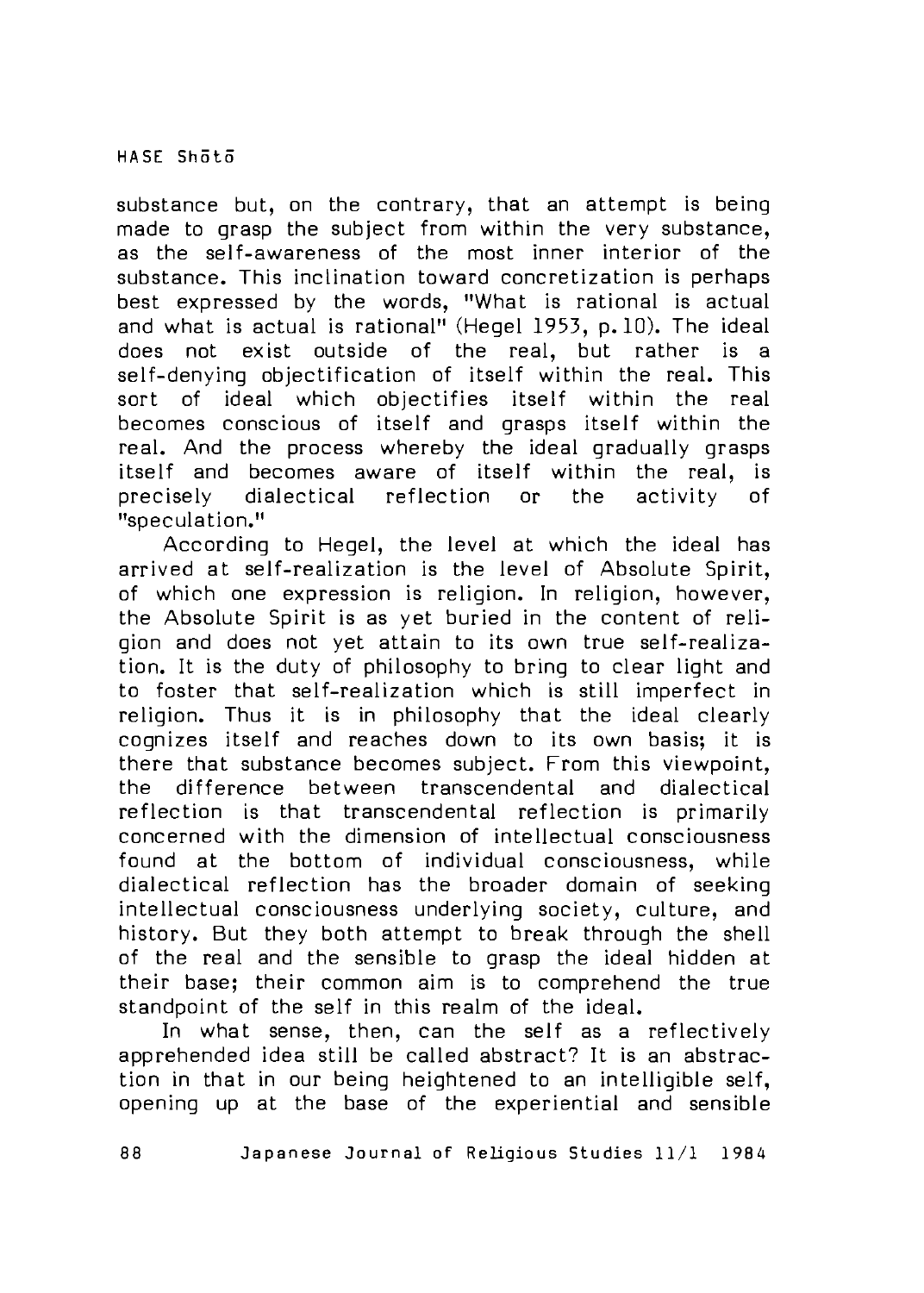self, we have at best a heightening in thought, and not in reality and act. In other words, the transcendence of the sensible self by reflection is no more than a possibility and not an actual accomplishment. If, in spite of this, we count as real our participation in this intelligible domain now revealed as a mere possibility, we may mistake the self or lose sight of it. Fundamentally speaking, it is this sort of self-deception that Kierkegaard criticizes According to Kierkegaard, to stand speculatively at a very high plane is not the same as for the speculating self to actually exist at an exalted plane; and we must never lose sight of this distinction. Because Hegel fails to adequately grasp this difference, Kierkegaard says, he forgets the real self in the midst of all his talk and conceptualizations. Kierkegaard sarcastically attacks Hegel's loss of the self as follows: "His philosophical enthusiasm will make him so absent-minded that he needs a good-natured, level-headed wife whom he can ask, as Soldin asked Rebecca when in enthusiastic absentmindedness he also lost himself in the objectivity of the chatter: 'Rebecca, is it I who is speaking?\*" (Kierkegaard 1980, p. *51).*

Between standing on a high plane conceptually and reaching a high plane in actuality, there is a difference which Kant clearly indicated and took as a point of departure for his critical philosophy. Closing the road to metaphysics by pure theory and accepting only the road through practical reason, or again "to deny knowledge in order to make room for faith" (Kant 1978, p. 380), and other famous words tell the story. This eminently clear differentiation in Kant derives from his deep ethical discernment and conviction. However, is it not true that the knowledge removed to make room for belief, or the theoretical reason placed beneath the dominance of practical reason, is not really reason *(Vernunft)* but only activity of the intellect *(Verstand)?* And whereas it is the duty of reason to shed light on the unknown, is not faith, which stops short of that, rather intellectual sloth?

This kind of criticism could not but arise. There ought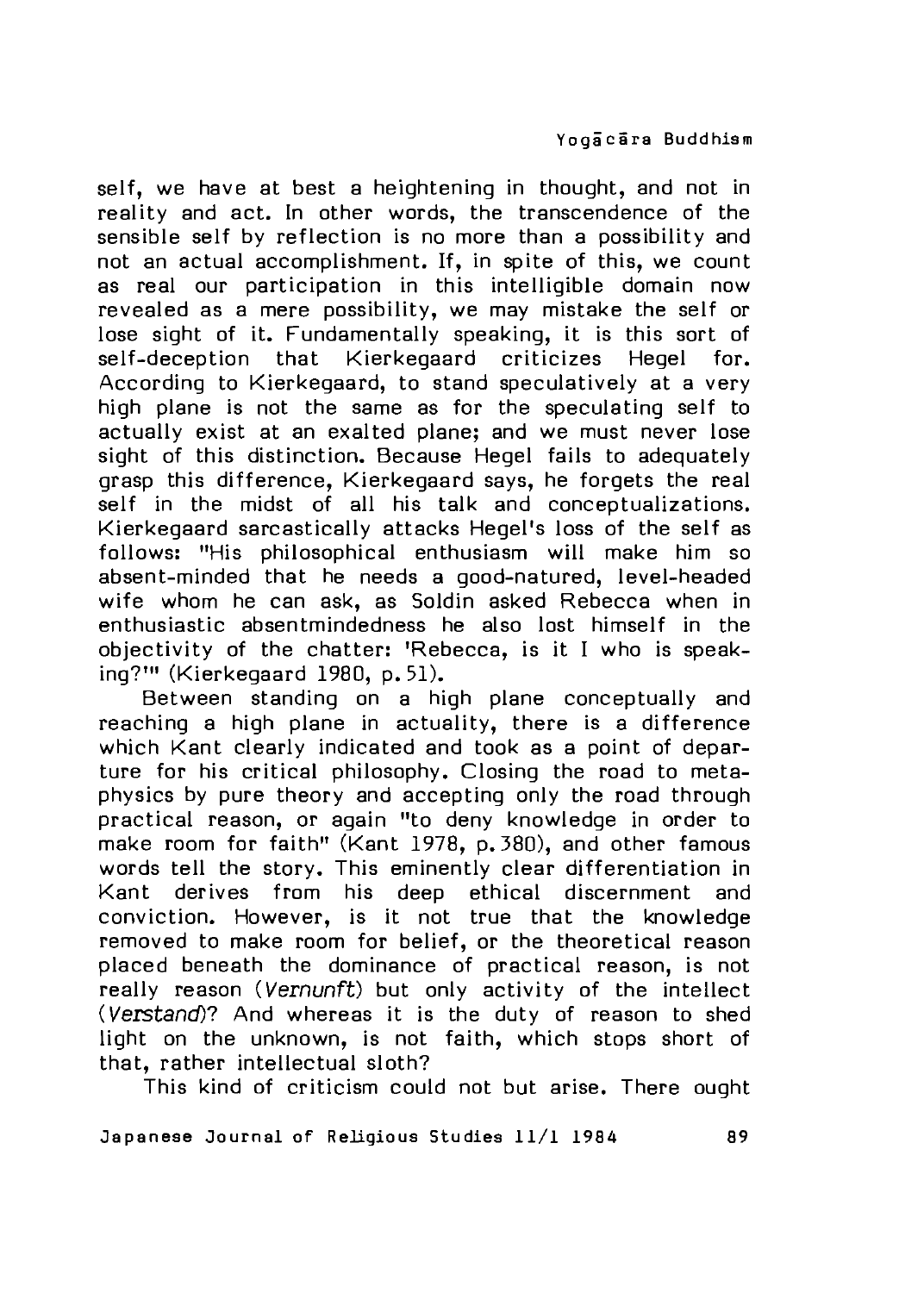to be a logical way of thinking lying beyond the reasoning of the in tellect and able to enter into the unknown. And it is precisely that sort of logical understanding that is the reflection leading toward the base of all knowledge; and when that reflection is exercised with involvement also of world and things it becomes speculation. The road followed by post-Kantian German idealism was precisely that of deepening this reflective knowledge and of creating again a theoretical knowledge going beyond the bounds established by Kant-a theoretical knowledge beyond the intellect and also involving practical reason. But it remains true that the post-Kantian idealists ignored the problem area which Kant had made the basis of his philosophizing and which it remained for Kierkegaard to take up again: the fact that we can reach transcendence not by theory but only by practice.

Lachelier too has pointed out that this sort of mistake lurks w ithin idealist philosophy. In his *Psychology and metaphysics* he begins from the standpoint of transcendental idealism, but later proceeds to uncover the problem issues that lie hidden therein. At first he considered the intellectual consciousness, discovered by direct reflection at the bottom of sensible consciousness, to be "absolute subject." identical with "freedom" itself. As pure freedom, the subject would be in direct contact with, and even be one with God. Thereafter Lachelier discovered that that "freedom" is really the "idea of freedom" and not "freedom itself." We humans posess the idea of freedom, not the actual existence of freedom itself. Similarly, God conceived by man is "God as idea and as reflected." We may call him "God as light," but we cannot accurately call what we conceive of "God as power" (Lachelier 1960, p.118). Between the two there is a distance similar to that found between possibility and actuality.

The abstraction of transcendental reflection lies in that it classes both categories together and loses sight of this distance. As long as we try to reach to freedom or Godhead through the reflective method, we can meet with

**90 J a p a n e s e J o u r n a l o f R e l i g i o u s S t u d i e s 11/ 1 1984**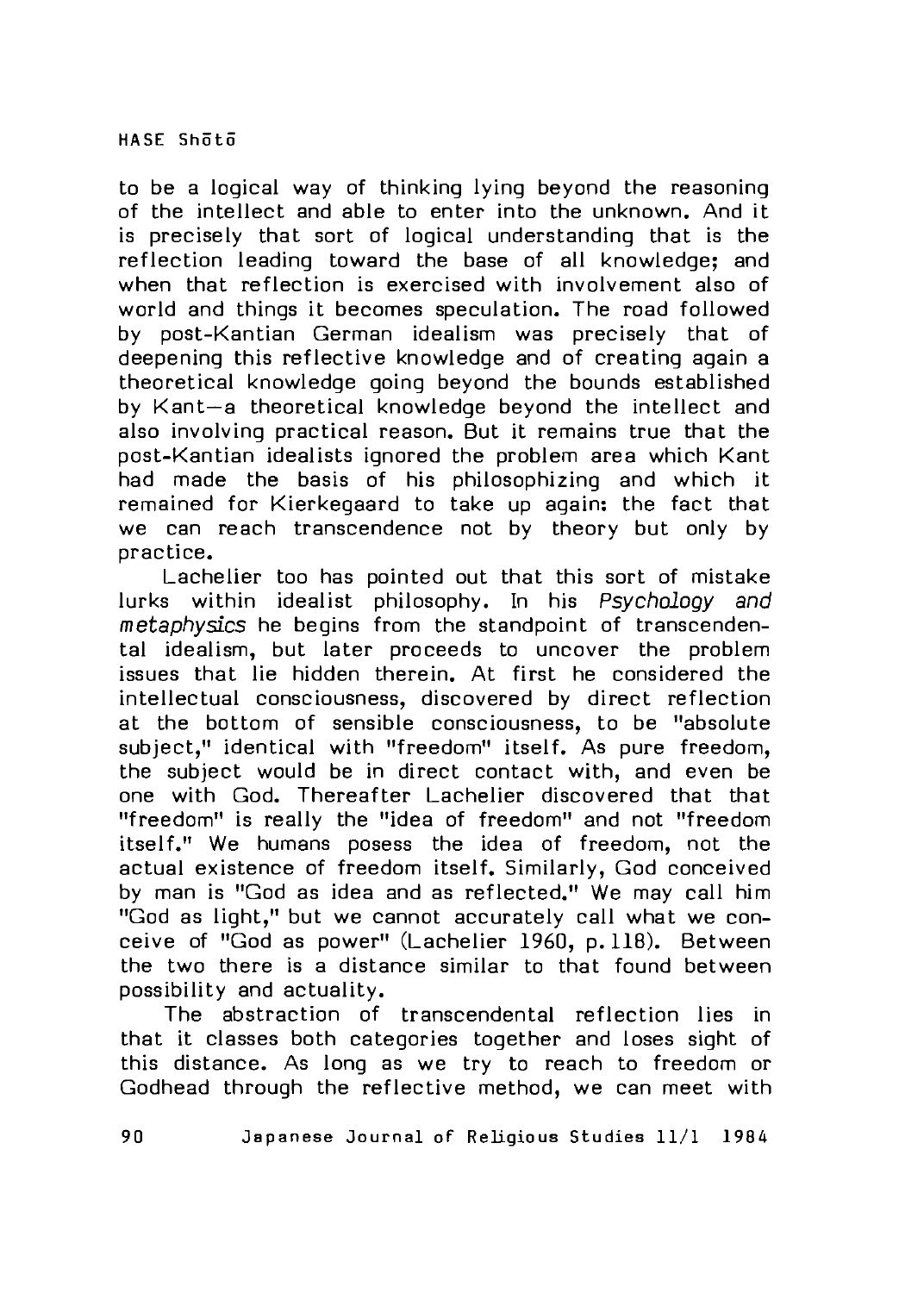no more than their shadows. God and freedom directly challenge the limits of the reflective method. It is only through that which is bestowed on us as "grace" that we can encounter their actual existence. Only within a deeply religious consciousness does the gap between the "idea of freedom" and the "reality of freedom" come to light. That distance emerges both within Pascal's criticisms of Descartes and within the Hegel critique of post-Hegelian existentialists and realists. Once we are alerted to this gap (between the ideal and the real), the self-sufficiency of transcendental idealism collapses. It is in fact the same unbridgeable gap between the "idea of freedom" and the "reality of freedom" which was encountered also by Kant in his shift from Pure Reason to Practical Reason. And what becomes problematic anew when we are faced with this distance is both the hidden background of our consciousness and the root of illusion lurking in the depths of human existence. We begin to wonder whether in back of our consciousness, which we grasp by reflection as pure and transparent light, there may not lie an impenetrable darkness, and whether our consciousness is not after all still in the clutches of deception and illusion.

When we come to this problem of the "darkness" concealed in the background of consciousness, the standpoint which sees consciousness based on knowledge as pure and clear light begins to falter. It is not that idealism has totally ignored the principle of darkness or confusion hidden within consciousness. But, since it becomes a serious problem only in a practical dimension and cannot be adequately considered from a theoretical perspective, reflective philosophy rather ended up by bypassing that issue. Thus it was left to existentialism and to the hermeneutic philosophies of Nietzsche and Freud to openly reexamine this problem.

When we focus on the dark side underlying cognition, and try to reconsider cognition in that context, the structure itself of cognition undergoes a change. In philosophical idealism, cognition is understood by the metaphor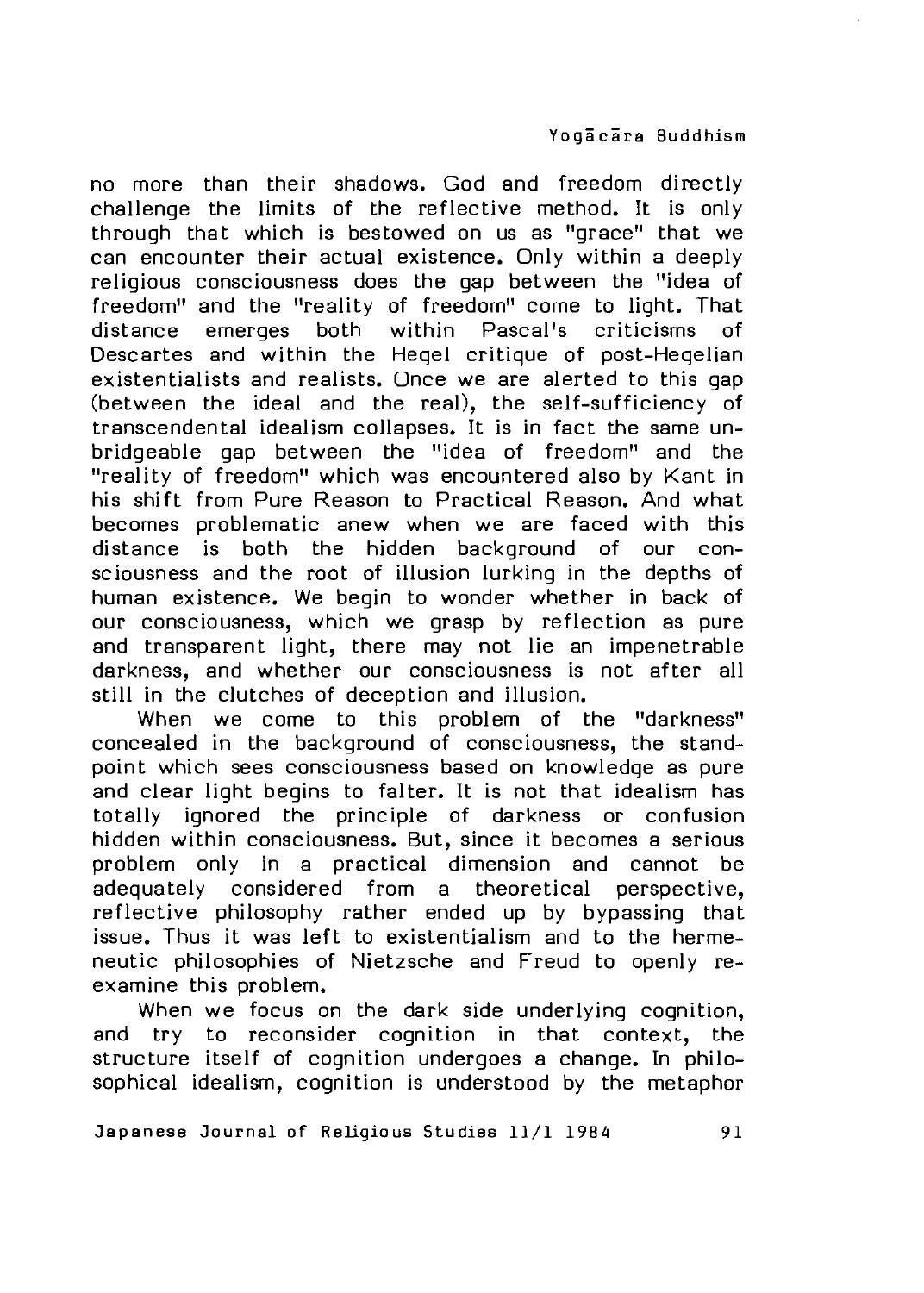that its center is light and its surroundings darkness. But in Gabriel Marcel's view, for example, the center of cognition is seen as darkness and its surroundings as light (Marcel 1949, p. 14). The center of cognition is considered dark in that the subject can never be rid of its body, and places the body in the center of its existence. Where previously light was taken as the center of cognition, the body and the world became objectified as things outside of the cognizing subject. But the body, as "my body," is not something which can be externalized or objectified; it is always present as subject behind the cognition. And thus the center of cognition is impenetrable darkness. This is not to say that the body supporting cognition is necessarily the principle of all deception and blindness. According to Marcel, our body is rather the mystery in which our cognition must participate. Yet at the root of the confusion and deception in which this cognition is wrapped there is inevitably the body, and confusion, deception, and opacity appear through the indisponibility of the body. Consequently, to descend to the bottom of this embodiment and to cut through the roots of confusion is something that cannot be accomplished by pure reflection unempowered by asceticism, but only through the mediation of bodily activity.

When we consider the problem of cognition in modern idealist philosophy from this angle, we can see that the questions raised thereby have a number of points in common with those raised by Buddhist Yogacara thought. Yogacara thought also inquires as to the basis of our cognition, moves on to consider the cause of cognition's being befuddled by delusion, and aims to cut off the roots of that delusion. If we call the way to trace back to the origins of cognition "reflection," then in the Yogacara context that reflection is not to reach from knowledge towards the basis of knowledge that makes knowledge be knowledge, but rather to reach towards the roots of our delusions. In the Yogacara context, reflection cannot take the scientific form which reflection has assumed within modern idealist